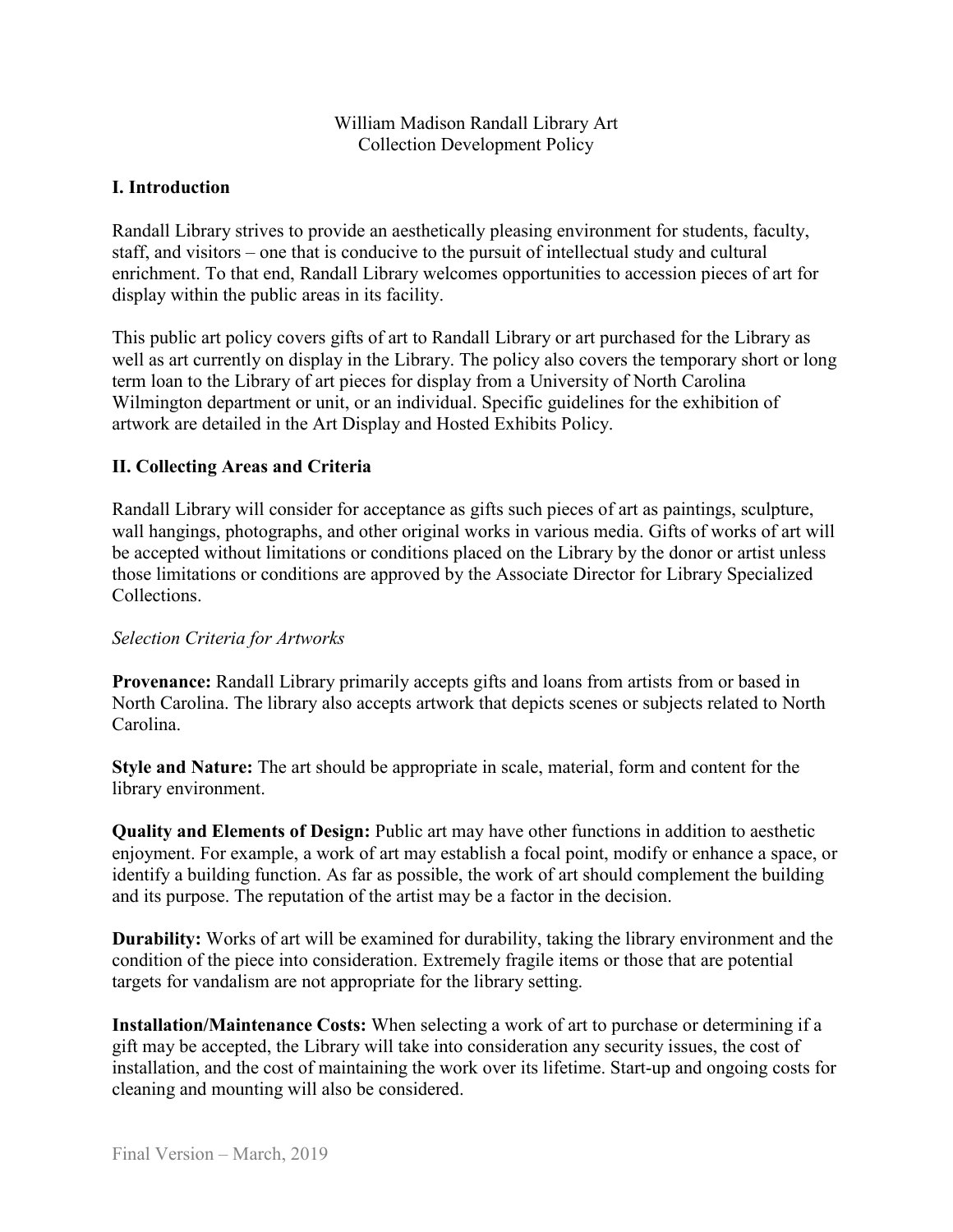**Public Liability:** Works will not be selected or accepted that create unsafe conditions or contain other factors that may bear on public liability.

**Conditions of Acceptance:** In the case of gifts or donations, the donor's conditions may affect whether or not the gift will be accepted.

**Libraries Discretion:** Randall Library, in its sole discretion, will determine whether to review and accept or reject any gift or proposed artwork.

# **III. Acceptance Policy and Procedures**

The decision to accept artwork for display in the Library rests entirely with the Library Public Art Committee. When accepting a work of art, Randall Library reserves the right to:

- Exhibit any donated object in a manner that is consistent with Randall Library's policies, needs, and available space. Acceptance of a work of art does not imply that it will be on permanent public display.
- Return loaned art to the owning University department upon recommendation by the Library Public Art Committee and approval of the Associate Director for Library Specialized Collections.
- Move and relocate art work for any reason it deems necessary.

# *The Library Public Art Committee*

The Library Public Art Committee (LPAC) is composed of the Library Art Collection Coordinator, the Associate Director for Library Specialized Collections, the Special Collections Librarian, and a representative from the Library User Experience department. The LPAC is charged with providing advice and counsel regarding the addition, location and installation, physical welfare, and security of all donated and purchased artwork displayed in public areas and within general working spaces such as hallways, entrances, conference rooms, and other common areas within Randall Library. The decision to relocate existing art and where to display or store pieces designated for relocation, as well as all special projects related to the library art collection, also fall under the purview of the LPAC.

## *Gifts of Artwork*

Title to all gifts of art will pass to the University of North Carolina Wilmington's Randall Library. Gifts to the Library remain outright and unrestricted donations to be used according to the sole discretion of the Library.

Donors who wish to receive a tax credit are responsible for obtaining an appraisal. By law, Randall Library cannot provide value estimates on gift material. The Fixed Assets Administrator, the Coordinator of the Library Art Collection, and the Associate Director for Library Specialized Collections will work together to determine the appropriate process of receipt and